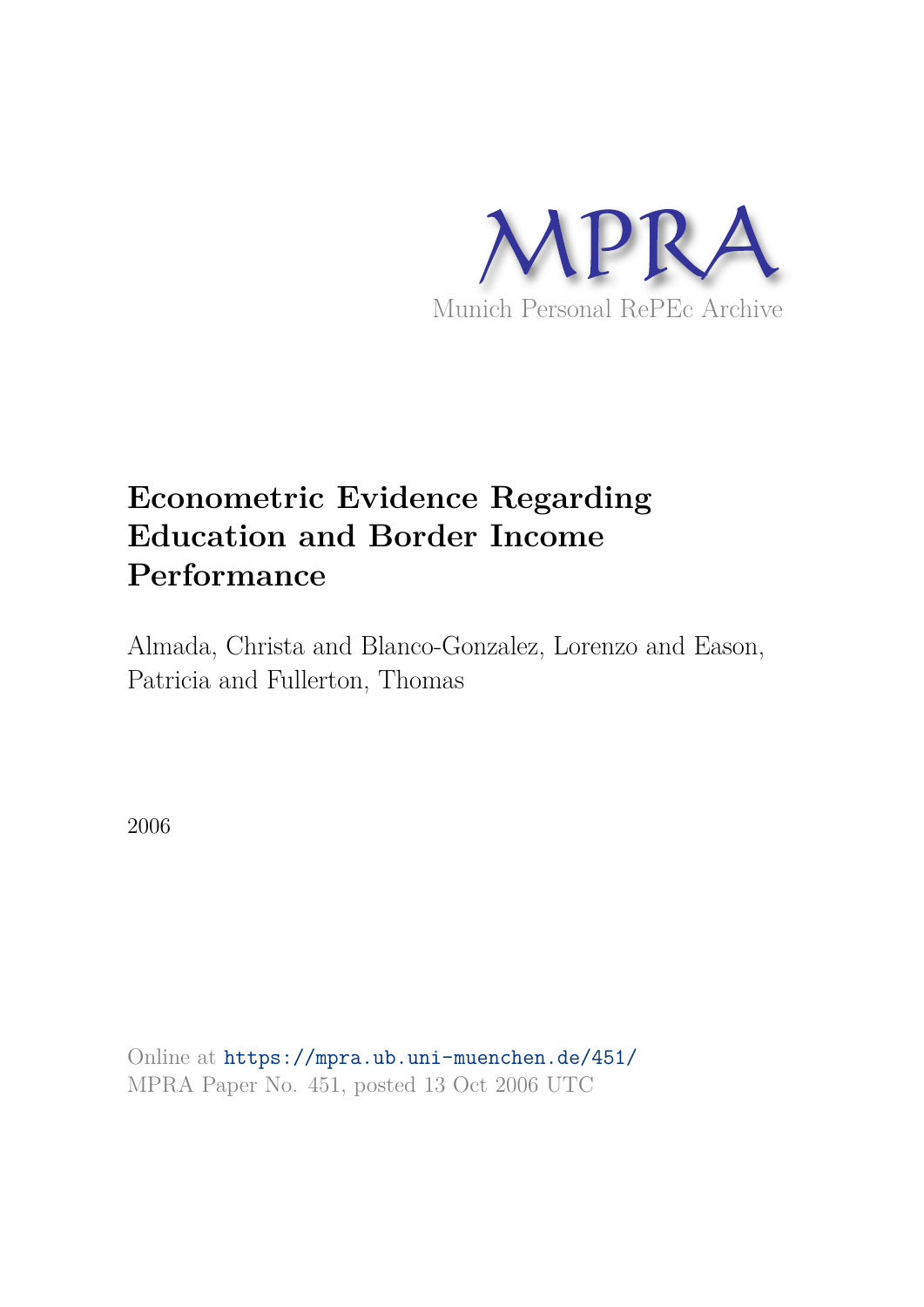# **ECONOMETRIC EVIDENCE REGARDING EDUCATION AND BORDER INCOME PERFORMANCE**

Christa Almada, Lorenzo Blanco González, Patricia S. Eason, and Thomas M. Fullerton, Jr. College of Business Administration, University of Texas at El Paso

# **ABSTRACT**

 This study examines the relationship between education and income in Texas counties that are located along the border with Mexico. Estimation results confirm earlier research for this region. Parameter heterogeneity underscores the increased importance of education in the service-oriented labor that has emerged in recent years in the United States. Simulation results quantify the income gains that could potentially be observed if drop out rates were lowered in the border counties included in the sample.

# **ACKNOWLEDGEMENTS**

 Partial funding support for this research was provided by Partial financial support for this research was provided by National Science Foundation Grant SES-0332001, Southwest Consortium for Environmental Research and Policy Grant W-04-03, El Paso Electric Company, and Wells Fargo Bank of El Paso. Helpful comments were provided by Roberto Tinajero, Martha Patricia Barraza, and Cesar Olivas. Econometric research assistance was provided by Brian Kelley and Marycruz De Leon.

# INTRODUCTION

Substantial research effort has been directed toward answering questions regarding how educational attainment and earnings are related. For impoverished regions and low-income groups in society, this question is important. Mora and Dávila (1998) present evidence for Hispanic immigrants that additional years of formal schooling enhance earnings at a decreasing rate. For Texas counties along the border with Mexico, Fullerton (2001) estimates fairly strong linkages between education and per capita earnings. The latter study relies on data from the 1990 census of the United States.

Empirical results obtained in those articles form part of a larger literature that indicates that educational attainment increases earnings potential and helps reduce poverty. There exist numerous studies published at different points in time for widely variant data sets that reach this basic conclusion (Becker, 1964; Welch, 1970; Orley & Krueger, 1994; Jones, 2001; Partirdge & Rickman, 2005). At the microeconomic level, the evidence that human capital increases productivity and, therefore, output is particularly strong (Sianesi & Reenen, 2003). The behavior of this relationship over time has not been addressed quite as often in regional contexts.

Several studies report rates of return estimates that oscillate between 6 and 11 percent for each additional year of formal schooling (Sianesi & Reenen, 2003). This paper attempts to shed additional light on the relationship between education and earnings in Texas border counties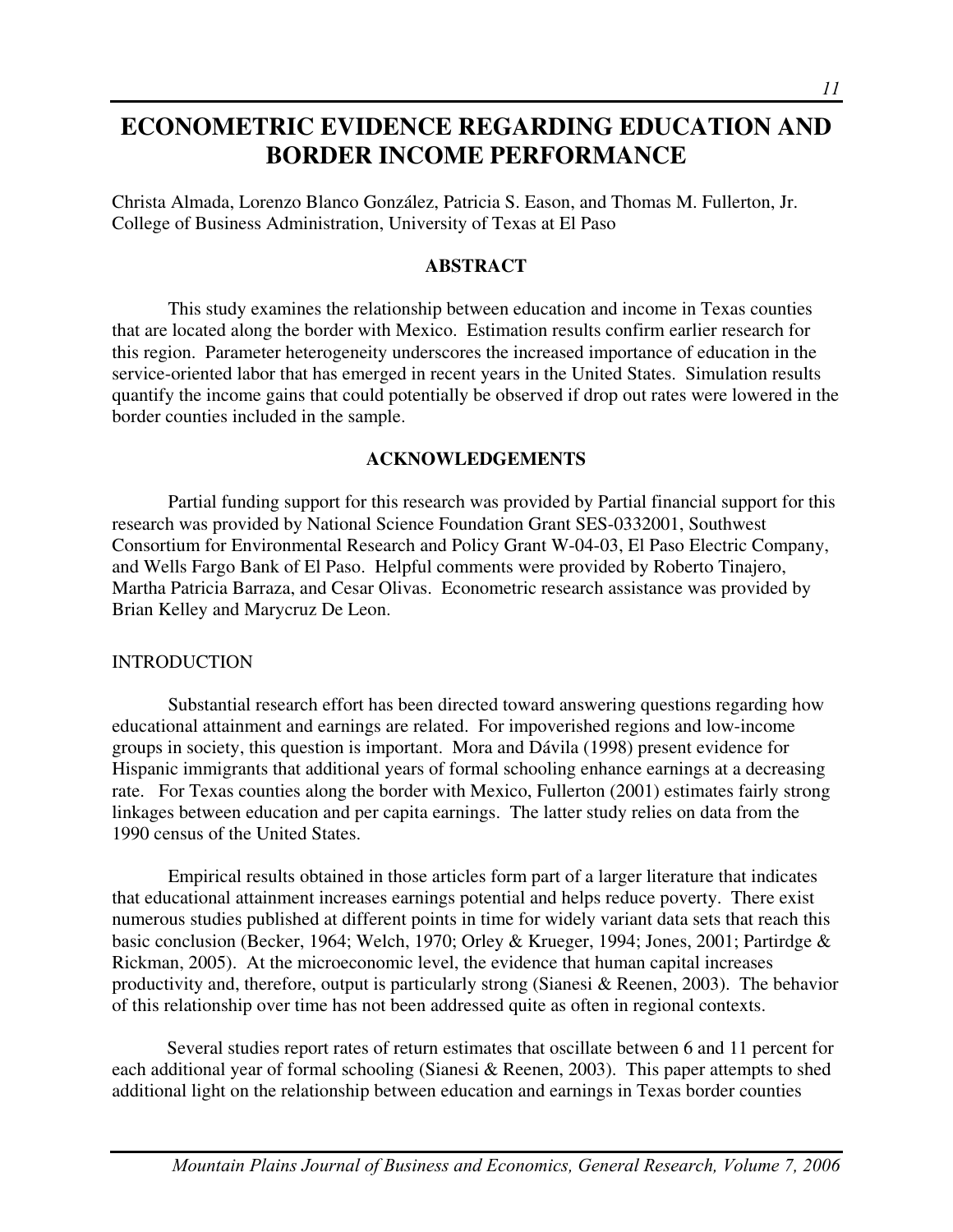using United States census data from 1990 and 2000. Additional data on the 254 counties contained in Texas from the United States Bureau of Economic Analysis Regional Economic Information System (REIS) are also employed. Subsequent sections include a review of the literature, data and methodology, and empirical results. Conclusions and suggestions for future research are presented in the final section.

# LITERATURE REVIEW

Texas is the second largest state in the United States. It has 261,914 square miles divided into 254 counties. In 2000, the United States Census Bureau reported a Texas population of 20,851,820. Data from the United States Bureau of Economic Analysis (2001) indicate that Texas ranks twenty-seventh in per capita personal income at \$28,472. Educational attainment in Texas falls slightly below the national average. There is a narrow gap of 70 basis points between the state and the national averages for the percentage of people who dropped out of high school in 2000 (12.8 and 12.1 percent, respectively). However, for the percentage of people 25 and over who attended college partially, there is a wider gap. The national average is 27.4 percent while that for Texas is only 22.3 percent (U.S. Census Bureau, 2000). Many border counties lag further behind the national averages than the state taken as a whole.

A variety of empirical studies confirm that higher levels of education increase the likelihood for higher earnings through productivity improvements (Rosenzweig, 1995; Jones, 2001; Psacharopoulos & Patrinos, 2002). Accordingly, if income performance is to improve in Texas, educational attainment levels in the state will have to increase. This objective is especially important in low-income Texas counties. Among the latter, border counties exhibit some of the lowest regional earnings and education performances (Peach & Adkisson, 2000; Levernier, Partridge & Rickman, 2000; Fullerton, 2001).

Schultz (1971) encourages the use of human capital measures to explain growth. In the United States during the 1929-1956 periods, sustained economic growth was attained despite a reduction in the capital to income ratio. Schultz (1971) argues that such a pattern can only be explained by increases in the productivity of workers. Such improvements in productivity, it is argued, are realized through gains in formal education and other human capital investments. Education, approximated by median years of schooling, has also been found to exert a similarly favorable impact on aggregate output using regional state data in both the United States and Mexico (García-Mila & McGuire, 1992; Arellano & Fullerton, 2005).

 Several studies have also been completed using city and county level data to allow completion of sub-state regional analyses. In addition to Texas border counties, sections of other states that have been examined include southern Missouri (Domazlicky, Benne, McMahon, Myers, & Skinner, 1996), southern Illinois (Sloboda, 1999), and southern Georgia (Rickman, 1993). Estimation results in those papers are further employed to simulate the per capita and countywide income gains that would be associated with greater educational attainment. Given the shift in labor market demands across the country in recent years, it is reasonable to expect that real potential earnings improvements calculated in those papers to understate those currently available in most regional markets (Rauch, 1993).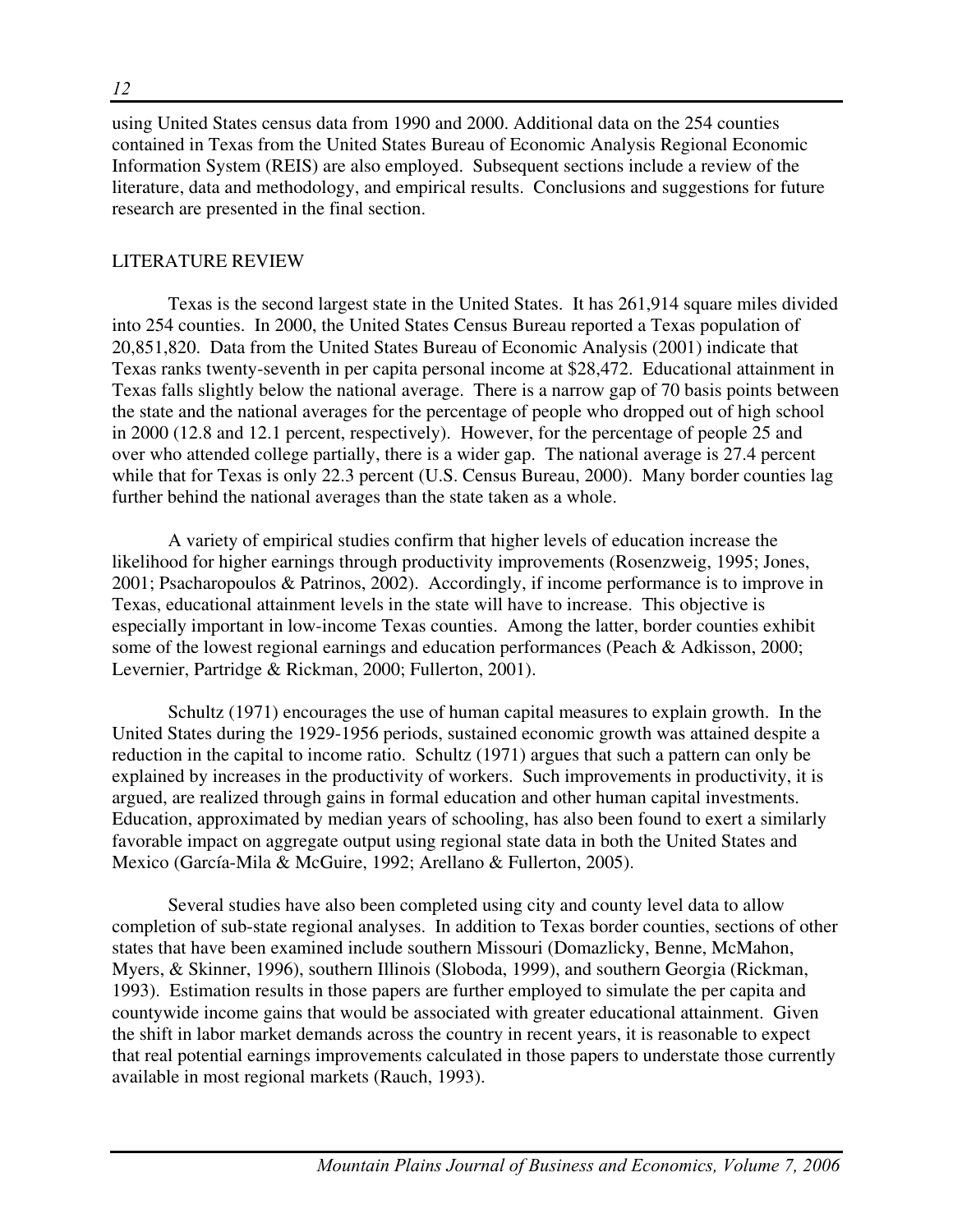This study examines that possibility by taking advantage of new county level data reported for Texas in the 2000 census. For many border areas, below-average educational attainment continued to be observed in 2000 (Fernández, Amastae, & Howard, 2003). In addition, the analysis tests whether pooling with the 1990 census data should be utilized. Once parameter estimation is complete, per capita and countywide simulations of the potential income impacts of additional schooling are calculated.

# DATA AND METHODOLOGY

A large number of research efforts have estimated the returns to higher levels of education. The majority of these studies use either time-series or cross-sectional data. For the study at hand, a pooled cross-section and time series data set for the 254 counties in Texas is collected to determine how schooling affects earnings. Industrial change has affected regional economies and the demand for labor throughout the United States (Levernier, Partridge, & Rickman, 2000; Morrill, 2000; Gottlieb & Fogarty, 2003). As a result, structural changes in the Texas economy may rule against pooling both sets of census data. Parameter heterogeneity testing is used to see whether the sample data can be pooled for modeling purposes. A Chow Ftest will be used to consider whether that step would be statistically sound (Wooldridge, 2003).

Data collected are primarily the same as those analyzed in Fullerton (2001). The lefthand side variable is per capita income. Independent variables include four that describe educational attainment. These are the percentage of adults who are 25 and over and dropped out of high school, the percentage who are 25 and over and graduated from high school, the percentage who are 25 and over and attended some college, and the percentage who are 25 and over and graduated from college. Several additional socioeconomic variables were initially included in the sample, but are excluded from the results discussed below due to statistical insignificance and economic irrelevance (McCloskey & Ziliak, 1996).

Two dummy variables are also included. One reflects the size of the population of the county under observation, and the other identifies Texas counties along the border with Mexico. Larger counties are likely to exhibit agglomeration and other externalities. Consequently, they generally observe above average incomes than do smaller areas (Glaeser & Mare, 2001). Because the United States is a higher income labor market than Mexico, labor migration effects are likely to depress wages on the north side of the international boundary and raise them on the southern side due to labor supply effects (Harris & Todaro, 1970). Migrants from Mexico generally exhibit relatively low educational achievement profiles, also impacting border county labor productivity (Gottlieb & Fogarty, 2003). Accordingly, the Texas border counties in the sample may exhibit lower incomes than their non-border counterparts.

Texas is a large state with wide ranging socioeconomic characteristics. Consequently, the sample includes heavily populated counties such as Harris, 3.4 million persons in 2000, and Dallas, 2.2 million persons in 2000. It also includes lightly populated counties such as Loving, 67 people in 2000, and King, 356 inhabitants in 2000. Given those extremes, heteroscedasticity is likely to be present in the residuals of any equation that is estimated. This possibility will be examined using a chi-square test. If the residuals are heteroscedastic, the covariance matrix will be re-estimated using the White (1980) procedure.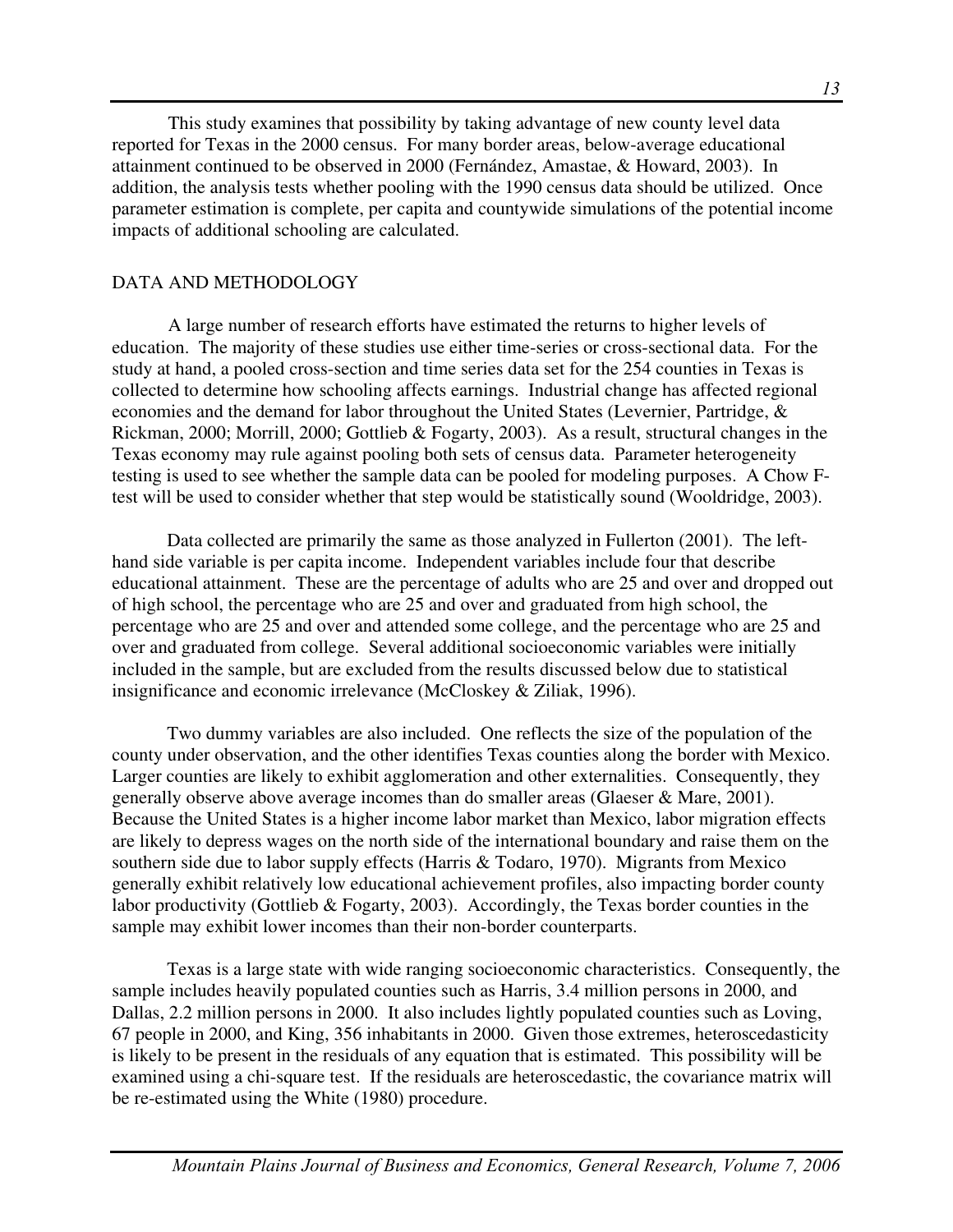Least squares regression has been shown to provide realistic estimates of the returns associated with educational attainment and is utilized herein (Angrist & Krueger, 1991). Once parameter estimation is complete, the resulting coefficients are used to examine the impacts of educational shortfalls on personal income performance in border counties. For counties in which educational attainment is below the state average, per capita income gains are calculated by taking the percentage point increase required to raise reach the state figure and then multiplying it by the corresponding regression coefficient. For aggregate income improvements, each per capita gain is multiplied by the respective county population totals.

#### EMPIRICAL RESULTS

The basic pooled cross section equation initially tested can be expressed as follows:

1. 
$$
PCINC_{it} = b_0 + \sum_k b_k x_{kit} + e_{it} ,
$$

where  $i = 1, 2, 3, \ldots, 254$  for each of the counties in Texas;  $t = 1990$  or 2000 for the two census years;  $k = 1, 2, 3, \ldots, K$  depending on the number of independent variables included; and the  $e_{it}$  error term is assumed to be homoscedastic. Testing with several specifications resulted in the selection of three educational achievement variables and two dummy variables. They include the percentage of adults 25 and over that graduated from high school in each county (HSGR25), the percentage of adults 25 and over that attended some college (COLSOM25), and the percentage of adults 25 and over that graduated from college (COGR25). Readers should note that the fourth educational variable, adults 25 and over who did not graduate from high school, is excluded in order to avoid perfect collinearity. Given that, the signs of remaining three educational slope coefficients are expected to be positive.

Two dummy variables are also included in the model specification. Using the definition introduced by Fullerton (2001), the first dummy is for urban counties (URBAN) with populations in excess of 600,000. As previously discussed, the sign for the parameter estimated for this variable is expected to be greater than zero. The second dummy (BORDER) is defined for counties that are adjacent to Mexico. The sign for coefficient associated with the second qualitative regressor is expected to be negative. Definitions for all of the variables are provided in Table 1.

 If parameter heterogeneity is indicated by the Chow F-test, then Equation 1 will simplify to the expression shown here:

2. 
$$
PCINC_i = b_0 + \sum_k b_k x_{ki} + e_i,
$$

where  $i = 1, 2, 3, \ldots, 254$  for each of the counties in Texas;  $k = 1, 2, 3, \ldots, K$  depending on the number of independent variables included; and the  $e_{it}$  error term is assumed to be homoscedastic. If the reduced sample estimate is required, only data from 2000 will be employed for this version of the model. The hypothesized coefficient signs are the same as for Equation 1.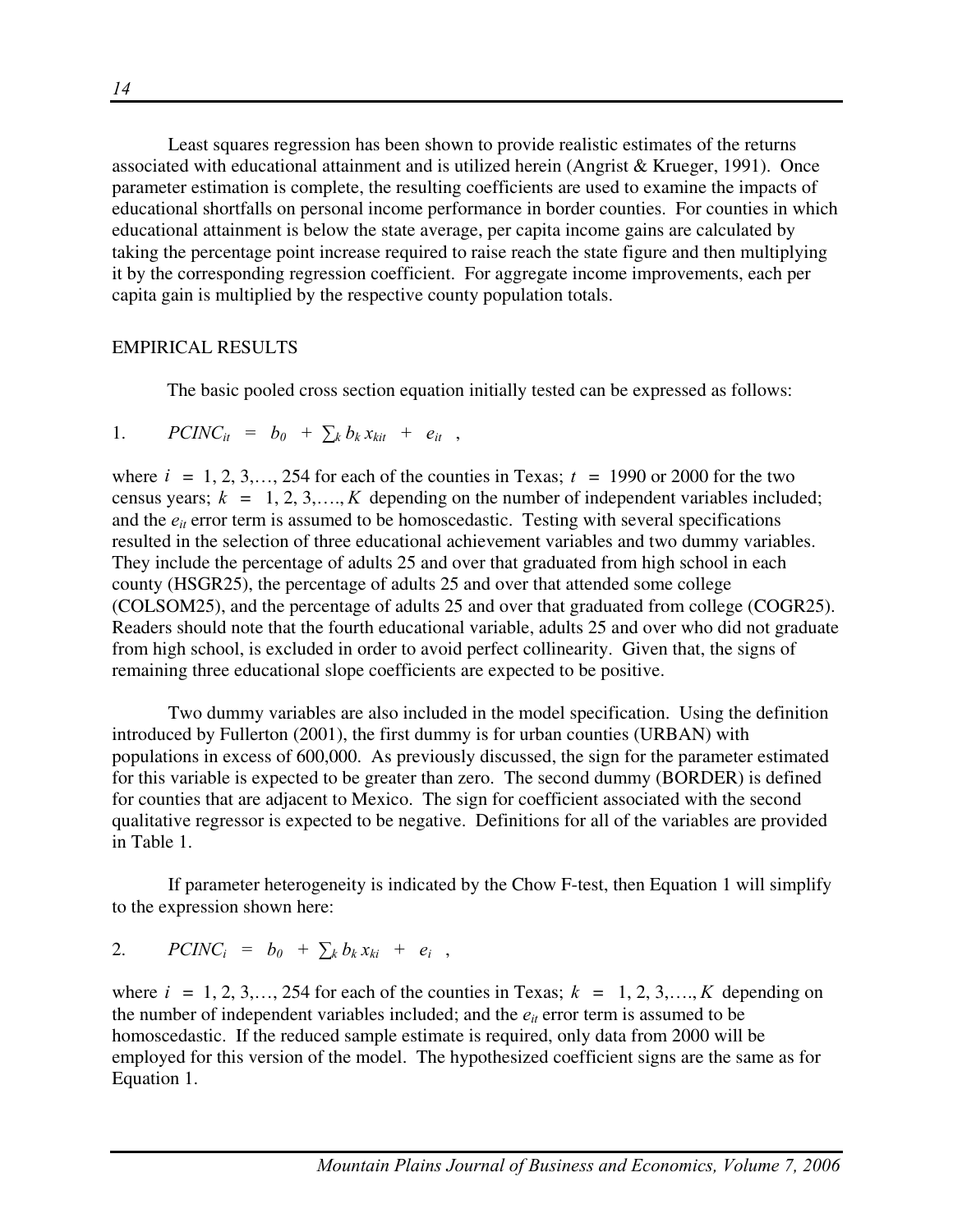#### **TABLE 1 VARIABLE NAMES AND DEFINITIONS**

\_\_\_\_\_\_\_\_\_\_\_\_\_\_\_\_\_\_\_\_\_\_\_\_\_\_\_\_\_\_\_\_\_\_\_\_\_\_\_\_\_\_\_\_\_\_\_\_\_\_\_\_\_\_\_\_\_\_\_\_\_\_\_\_\_\_\_\_\_\_\_\_\_\_\_\_\_\_

| Mnemonic           | Definition                                                       |
|--------------------|------------------------------------------------------------------|
| <b>PCINC</b>       | County per capita personal income level in 2000                  |
| HSDR25             | Percentage of adults 25 and over that did not finish high school |
| HSGR25             | Percentage of adults 25 and over that graduated from high school |
| COLSOM25           | Percentage of adults 25 and over that attended some college      |
| COGR <sub>25</sub> | Percentage of adults 25 and over that graduated from college     |
| <b>URBAN</b>       | Dummy = 1 if 1990 population exceeds 599,999; 0 otherwise        |
| <b>BORDER</b>      | Dummy $= 1$ if county is adjacent to Mexico; 0 otherwise         |

 Estimation results using the pooled data are shown in Table 2. At first glance, these results exhibit good econometric traits. All parameter signs conform with their respective null hypotheses. Further, the computed t-statistics for each of the explanatory variables are significant at the 5-percent level. Once the sample is split between 1990 and 2000 observations, the F-test for parameter heterogeneity shown in Table 3 indicates that parameter instability exists. Consequently, pooling the 1990 and 2000 data would incorrectly impose parameter homogeneity (Wooldridge, 2003). Given that outcome, only the equation estimated using the 2000 sample observations is used for the simulation exercises.

A chi-square test (White, 1980) performed on residuals estimated using the 2000 data indicates that heteroscedasticity is present in the sample (see Table 4). Given that result, the estimation outputs shown in Tables 5 and 6 are calculated using corrected covariance matrices. Utilization of the latter does not change the values of the regression coefficients, but insures that the computed t-statistics can be reliably used for hypothesis testing (Wooldridge, 2003).

Comparison of the 1990 and 2000 estimation results highlights differences between the regression coefficients. The dependent variable in both sets of results is per capita income measured in 2000 dollars. In 2000, the premium paid to high school graduates is substantially lower than that observed for the 1990 data. Similarly, the additional income that a person receives after attending at least some college, or from graduating from college, is higher in 2000 than in 1990. Also shown in Tables 5 and 6, the urban county income premium is more than double of what it was in 1990, and the border counties in Texas are more economically penalized in 2000.

 Those coefficient magnitude differences potentially reflect structural changes that have changed the demand for labor in the Texas economy at large and the border region in particular (Petersen & Caputo, 2004; Cañas, 2002). Although many jobs have been lost in Texas manufacturing sectors, large gains have simultaneously been tallied in tertiary segments of the state economy. Examples of the latter include education, health care, business services, and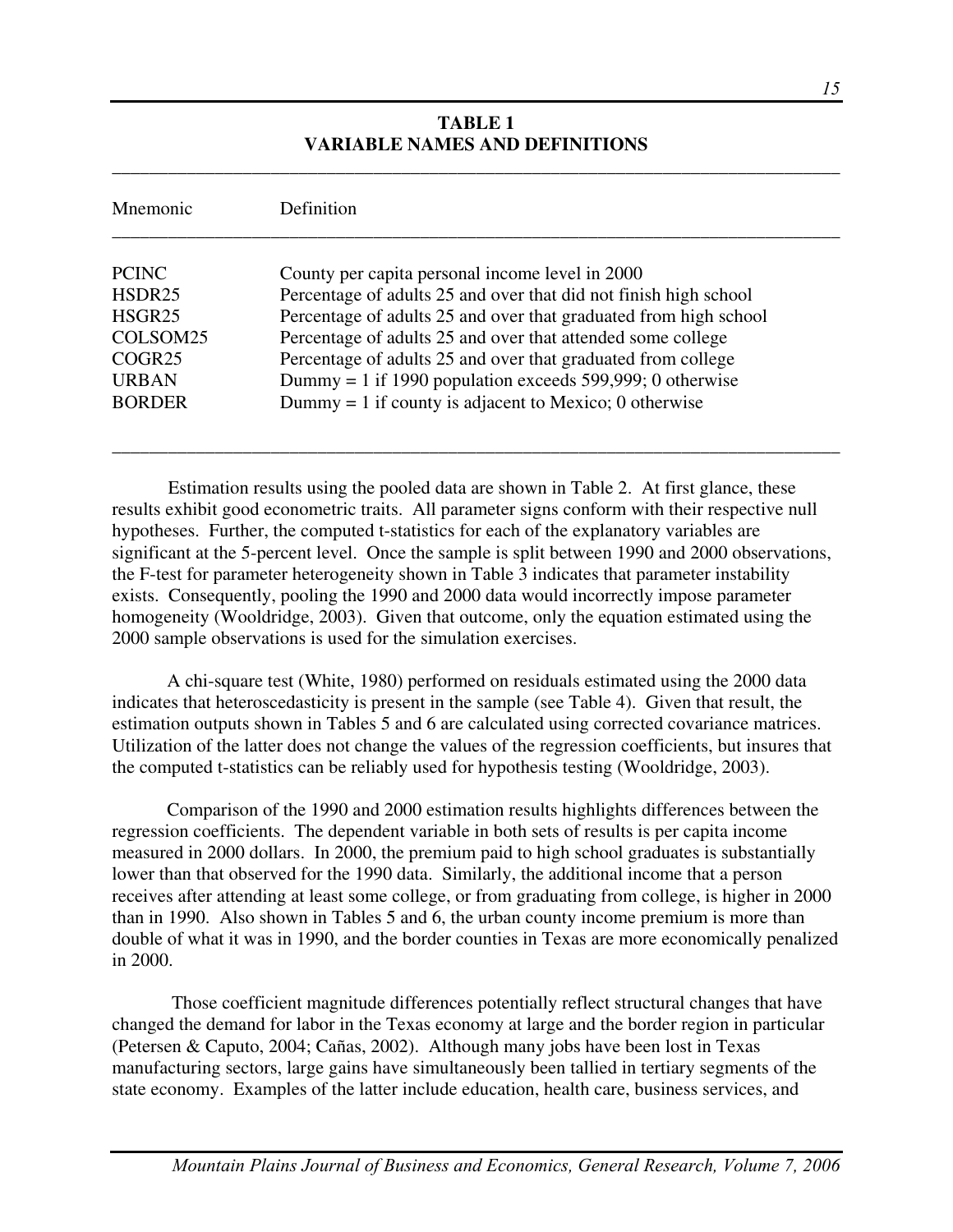information technology activities. As a result, the Texas economy may have paid higher premiums for educational attainment in 2000 than was the case ten years earlier.

#### **TABLE 2**

\_\_\_\_\_\_\_\_\_\_\_\_\_\_\_\_\_\_\_\_\_\_\_\_\_\_\_\_\_\_\_\_\_\_\_\_\_\_\_\_\_\_\_\_\_\_\_\_\_\_\_\_\_\_\_\_\_\_\_\_\_\_\_\_\_\_\_\_\_\_\_\_\_\_\_\_\_\_

#### POOLED ORDINARY LEAST SQUARES ESTIMATION RESULTS

| Variable                  | Coefficient | Std. Error                  | t-Statistic |          | Prob.  |
|---------------------------|-------------|-----------------------------|-------------|----------|--------|
| Constant                  | 3582.748    | 1699.782                    | 2.107769    |          | 0.0355 |
| HSGR <sub>25</sub>        | 147.6071    | 47.02596                    | 3.138843    |          | 0.0018 |
| COLSOM25                  | 412.3607    | 51.06984                    | 8.074447    |          | 0.0000 |
| COGR <sub>25</sub>        | 291.4581    | 41.95433                    | 6.947031    |          | 0.0000 |
| <b>URBAN</b>              | 4629.224    | 1333.915                    | 3.470404    |          | 0.0006 |
| <b>BORDER</b>             | -3330.080   | 880.0061                    | $-3.784156$ |          | 0.0002 |
| R-squared                 | 0.420718    | Mean dependent variable     |             | 20014.84 |        |
| <b>Adjusted R-squared</b> | 0.414949    | Std.Dvn. dependent variable |             | 5216.184 |        |
| S.E. of Regression        | 3989.788    | Akaike info criterion       |             | 19.43260 |        |
| Sum Squared Resid.        | 7.99E+09    | Schwarz info. criterion     |             | 19.48257 |        |
| Log Likelihood            | -4929.882   | F-statistic                 |             | 72.91812 |        |
| Durbin-Watson stat.       | 1.977007    | Prob. (F-statistic)         |             | 0.000000 |        |

Notes: Dependent Variable, PCINC Sample, 1990 and 2000 Census Data, 254 Texas Counties Included Observations, 508

#### **TABLE 3 F-TEST FOR PARAMETER HETEROGENEITY**

\_\_\_\_\_\_\_\_\_\_\_\_\_\_\_\_\_\_\_\_\_\_\_\_\_\_\_\_\_\_\_\_\_\_\_\_\_\_\_\_\_\_\_\_\_\_\_\_\_\_\_\_\_\_\_\_\_\_\_\_\_\_\_\_\_\_\_\_\_\_\_\_\_\_\_\_\_\_

\_\_\_\_\_\_\_\_\_\_\_\_\_\_\_\_\_\_\_\_\_\_\_\_\_\_\_\_\_\_\_\_\_\_\_\_\_\_\_\_\_\_\_\_\_\_\_\_\_\_\_\_\_\_\_\_\_\_\_\_\_\_\_\_\_\_\_\_\_\_\_\_\_\_\_\_\_\_

| Chow Breakpoint at Observation 255 |          |                      |  |
|------------------------------------|----------|----------------------|--|
| F-statistic                        | 5.024775 | Probability 0.000051 |  |
| Log Likelihood Ratio 29.97599      |          | Probability 0.000040 |  |
|                                    |          |                      |  |

Overall statistical traits for the equation shown in Table 6 are good. The adjusted Rsquare coefficient of determination is 37.7 percent, fairly high for heterogeneous cross section data. All but one of the t-statistics are statistically significant at the 5-percent confidence level and all of the coefficients exhibit plausible signs and magnitudes. Furthermore, the F-statistic for joint significance surpasses its 1-percent critical value.

*16*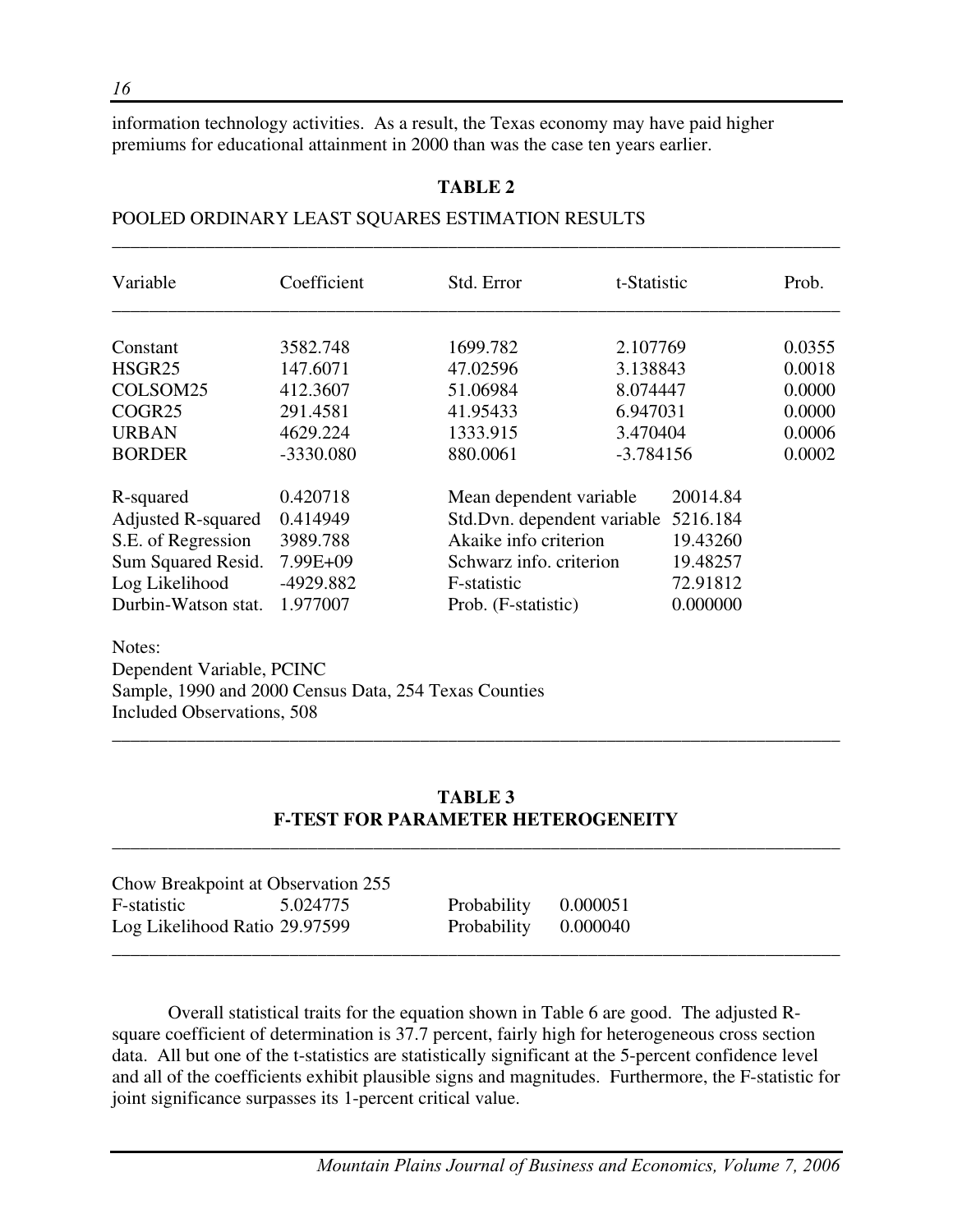#### **TABLE 4 CHI-SQUARE HETEROSCEDASTICITY TEST**

\_\_\_\_\_\_\_\_\_\_\_\_\_\_\_\_\_\_\_\_\_\_\_\_\_\_\_\_\_\_\_\_\_\_\_\_\_\_\_\_\_\_\_\_\_\_\_\_\_\_\_\_\_\_\_\_\_\_\_\_\_\_\_\_\_\_\_\_\_\_\_\_\_\_\_\_\_\_

| White Heteroscedasticity Test |          |                      |          |  |
|-------------------------------|----------|----------------------|----------|--|
| F-statistic                   | 16.85792 | Probability          | 0.000000 |  |
| $Obs*R$ -squared              | 143.1432 | Probability 0.000000 |          |  |
|                               |          |                      |          |  |

The main hypothesis tested is that per capita personal income in Texas benefits from greater educational achievement. Parameter estimates in Table 6 depict such a pattern as each successive level of education raises county per capita incomes. As is the case in Fullerton (2001), counties with larger populations exhibit higher incomes than do their smaller counterparts. Reflective of well-known earnings differential migration patterns between high and low wage markets, border counties adjacent to Mexico exhibit lower incomes (Harris & Todaro, 1970).

| Variable                  | Coefficient  | Std. Error               |          | t-Statistic | Prob.  |
|---------------------------|--------------|--------------------------|----------|-------------|--------|
|                           |              |                          |          |             |        |
| Constant                  | 2539.304     | 1868.345                 |          | 1.359119    | 0.1753 |
| HSGR <sub>25</sub>        | 190.5578     | 50.05117                 | 3.807260 |             | 0.0002 |
| COLSOM25                  | 217.4538     | 77.52722                 | 2.804871 |             | 0.0054 |
| COGR <sub>25</sub>        | 218.8657     | 65.83716                 | 3.324349 |             | 0.0010 |
| <b>URBAN</b>              | 2542.586     | 1234.340                 | 2.059874 |             | 0.0405 |
| <b>BORDER</b>             | $-2763.392$  | 627.7881                 |          | $-4.401791$ | 0.0000 |
| R-squared                 | 0.400664     | Mean dependent var.      |          | 14711.18    |        |
| <b>Adjusted R-squared</b> | 0.388580     | Std. Dvn. dependent var. |          | 3385.411    |        |
| Std. Err. Regression      | 2647.165     | Akaike info. criterion   |          | 18.62370    |        |
| Sum Squared Resid.        | $1.74E + 09$ | Schwarz info. criterion  |          | 18.70726    |        |
| Log Likelihood            | $-2359.210$  | F-statistic              |          | 33.15823    |        |
| Durbin-Watson stat.       | 2.042666     | Prob. (F-statistic)      |          | 0.000000    |        |

# **TABLE 5 HETEROSCEDASTICITY CONSISTENT REGRESSION OUTPUT, 1990 DATA**

\_\_\_\_\_\_\_\_\_\_\_\_\_\_\_\_\_\_\_\_\_\_\_\_\_\_\_\_\_\_\_\_\_\_\_\_\_\_\_\_\_\_\_\_\_\_\_\_\_\_\_\_\_\_\_\_\_\_\_\_\_\_\_\_\_\_\_\_\_\_\_\_\_\_\_\_\_\_

Notes: Dependent Variable, PCINC Included observations, 254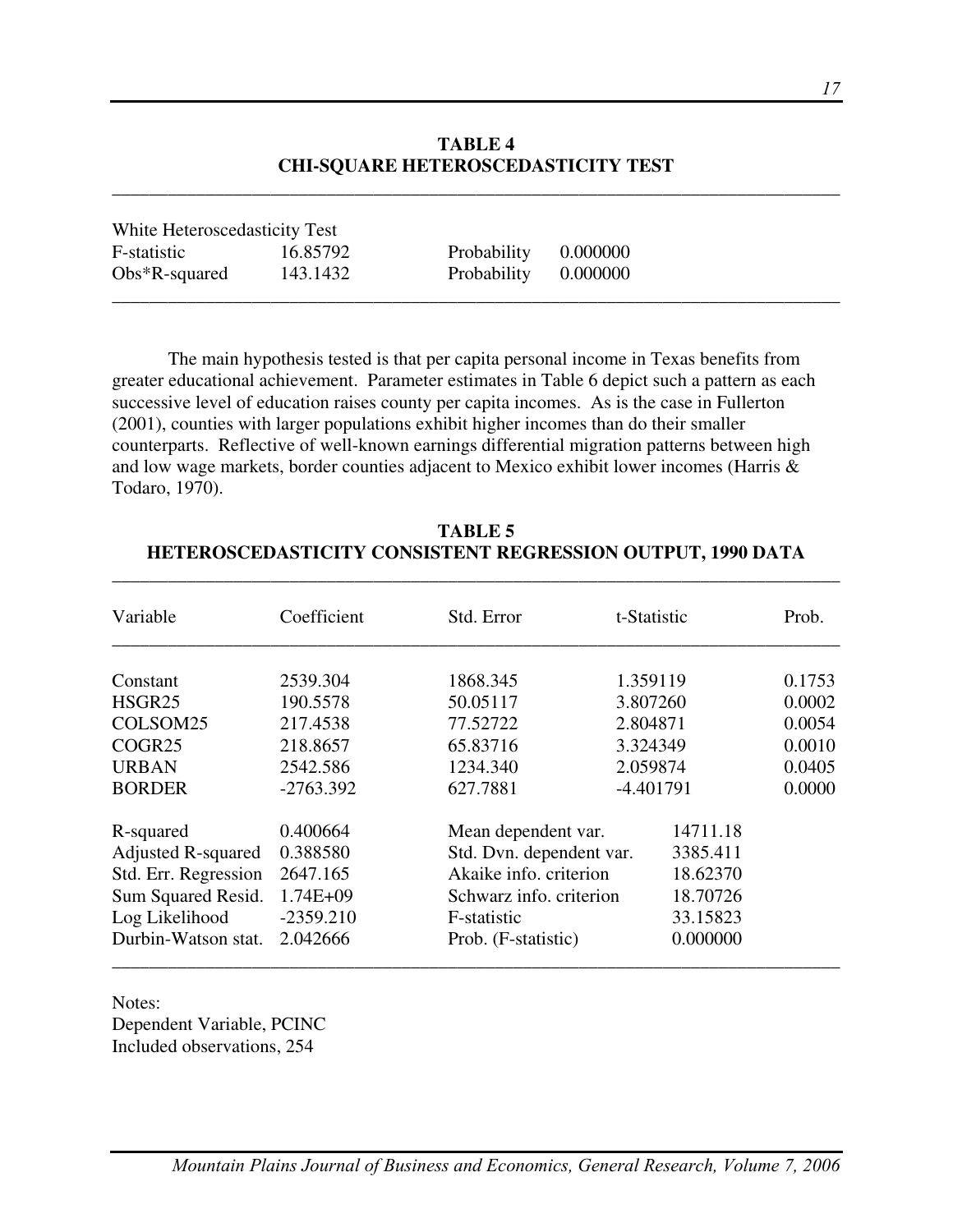| Variable                  | Coefficient  | Std. Error                          | t-Statistic | Prob.  |
|---------------------------|--------------|-------------------------------------|-------------|--------|
| Constant                  | 7261.917     | 3627.321                            | 2.002006    | 0.0464 |
| HSGR25                    | 26.89789     | 55.34949                            | 0.485965    | 0.6274 |
| COLSOM25                  | 456.7534     | 221.1108                            | 2.065722    | 0.0399 |
| COGR25                    | 272.2920     | 107.4147                            | 2.534960    | 0.0119 |
| <b>URBAN</b>              | 5500.033     | 2060.172                            | 2.669697    | 0.0081 |
| <b>BORDER</b>             | -3857.339    | 1416.995                            | $-2.722196$ | 0.0069 |
| R-squared                 | 0.376719     | Mean dependent var.                 | 21754.02    |        |
| <b>Adjusted R-squared</b> | 0.364153     | Std.Dvn. dependent var.<br>5546.473 |             |        |
| Std. Err. Regression      | 4422.760     | Akaike info. criterion<br>19.65025  |             |        |
| Sum Squared Resid.        | $4.85E + 09$ | 19.73381<br>Schwarz criterion       |             |        |
| Log Likelihood            | $-2489.582$  | F-statistic                         | 29.97884    |        |
| Durbin-Watson stat.       | 2.000351     | Prob. (F-statistic)                 | 0.000000    |        |

# **TABLE 6 HETEROSCEDASTICITY CONSISTENT REGRESSION OUTPUT, 2000 DATA**

Notes: Dependent Variable, PCINC Included observations, 254

One problem facing most Texas border counties is below-average educational attainment. The regression equation in Table 6 can be used to calculate potential gains associated with improved educational achievement. Three sets of those calculations are summarized in Tables 7, 8, and 9. In several instances, border counties exhibit educational achievement rates that exceed the state average. In such cases, no calculations are performed.

The potential income gains from greater educational achievement are substantial. As shown in Table 7, raising border county high school graduation rates to the state average leads to several notable improvements. The estimated largest income per capita gain, \$215, is realized by Starr County. Nearby Hidalgo County experiences the largest aggregate increase at just over \$70 million. For the border region as a whole, the total improvement for increased high school graduation rates surpasses \$213 million. As noted above, estimated gains are calculated by raising the county's school attainment rate to the state's average for per capita gains. For aggregate gains, the per capita gain is multiplied times the county's population.

The impact of increasing the percentage of adults 25 and over who attended at least some college in border counties is shown in Table 8. A \$5,938 per capita gain is estimated for Starr County, followed closely by Presidio County with an additional \$5,618 income per capita. The aggregated gains for Hidalgo County alone exceed \$2.0 billion. For the entire border area, the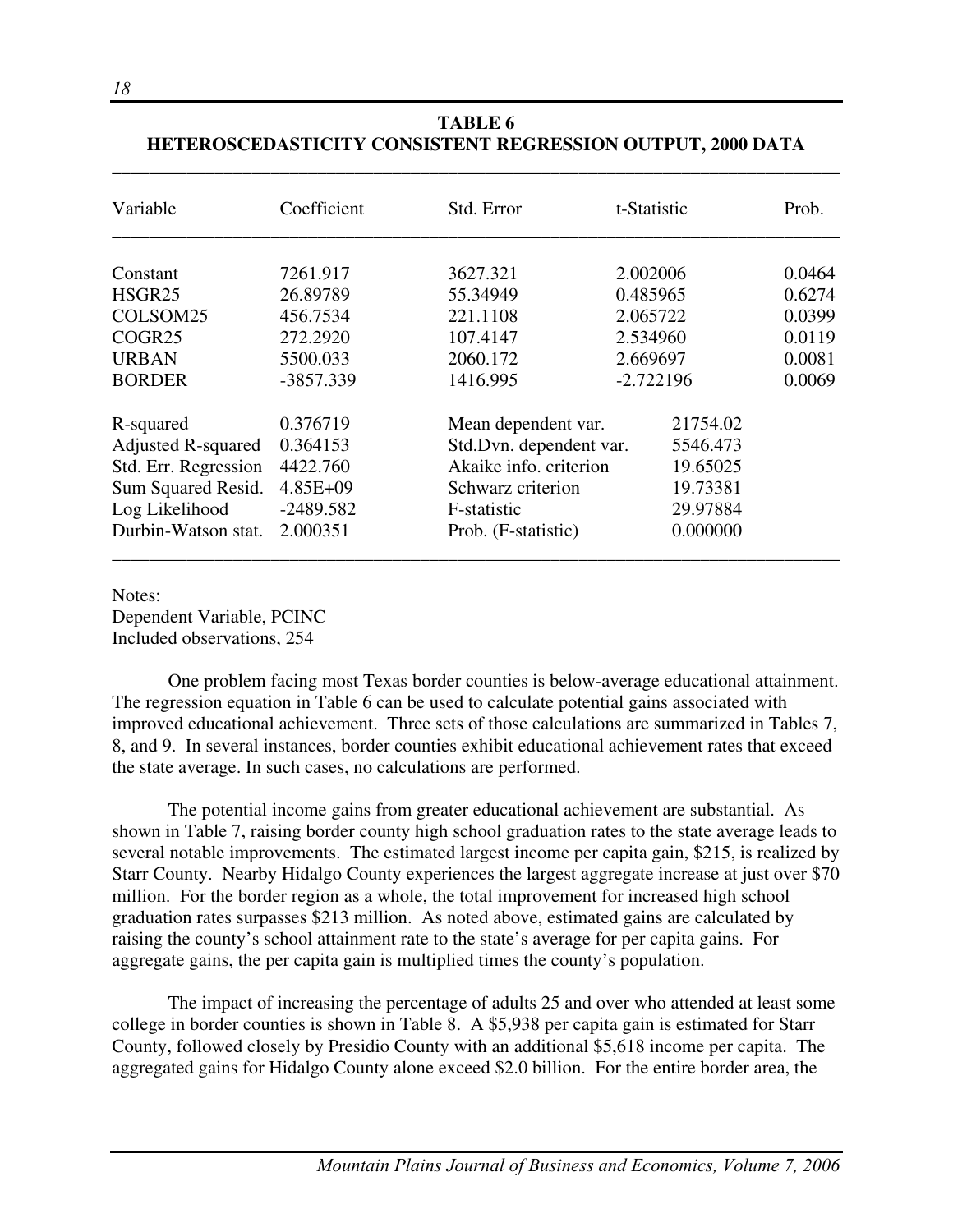implied income loss resulting from below average participation in partial college attendance is estimated to be greater than \$4.3 billion.

| County             | Per Capita Impact | Aggregate Impact |  |
|--------------------|-------------------|------------------|--|
| <b>Brewster</b>    | \$102             | \$906,211        |  |
| Cameron            | \$129             | \$43,281,115     |  |
| El Paso            | \$62              | \$42,044,915     |  |
| Hidalgo            | \$124             | \$70,459,824     |  |
| Hudspeth           | \$116             | \$386,770        |  |
| <b>Jeff Davis</b>  | \$159             | \$350,245        |  |
| Kinney             | NC                | NC               |  |
| Maverick           | \$164             | \$7,760,356      |  |
| Presidio           | \$134             | \$982,311        |  |
| <b>Starr</b>       | \$215             | \$11,533,170     |  |
| Terrell            | NC                | NC               |  |
| Val Verde          | \$3               | \$120,653        |  |
| Webb               | \$186             | \$35,841,635     |  |
| Zapata             | NC                | NC               |  |
| <b>Border Zone</b> | \$110             | \$213,667,206    |  |

# **TABLE 7 INCOME GAINS FROM INCREASED HIGH SCHOOL GRADUATION RATES**

\_\_\_\_\_\_\_\_\_\_\_\_\_\_\_\_\_\_\_\_\_\_\_\_\_\_\_\_\_\_\_\_\_\_\_\_\_\_\_\_\_\_\_\_\_\_\_\_\_\_\_\_\_\_\_\_\_\_\_\_\_\_\_\_\_\_\_\_\_\_\_\_\_\_\_\_\_\_

# Notes:

Texas state high school graduation rate among adults 25 or over in 2000 was 24.9 percent. All impacts are calculated in 2000 dollars for 2000 schooling rates relative to the Texas average. Border Zone per capita estimate is a weighted average net of Kinney, Terrell, and Zapata Counties.

Table 9 examines the impact of increased college graduation rates for the border counties in Texas. Once again, the greatest potential per capita increase is available in Starr County, an additional \$4,438 per person. That is followed by Zapata County with a potential \$3,948 increase. Total county income gains of more that \$1.2 billion are tallied for El Paso County and Hidalgo County. For the border zone as a whole, matching the state average for college graduation results in more than \$4.8 billion in higher personal incomes.

It seems clear that increased educational achievement rates in the border counties provide beneficial economic result. For the region as a whole, raising performance to the state average is estimated to increase personal income by a total of slightly more than \$9.4 billion. That figure represents 30.5 percent of total personal income in this 14 county region in Texas. Income growth of that magnitude would help expand local tax bases in each of the individual counties by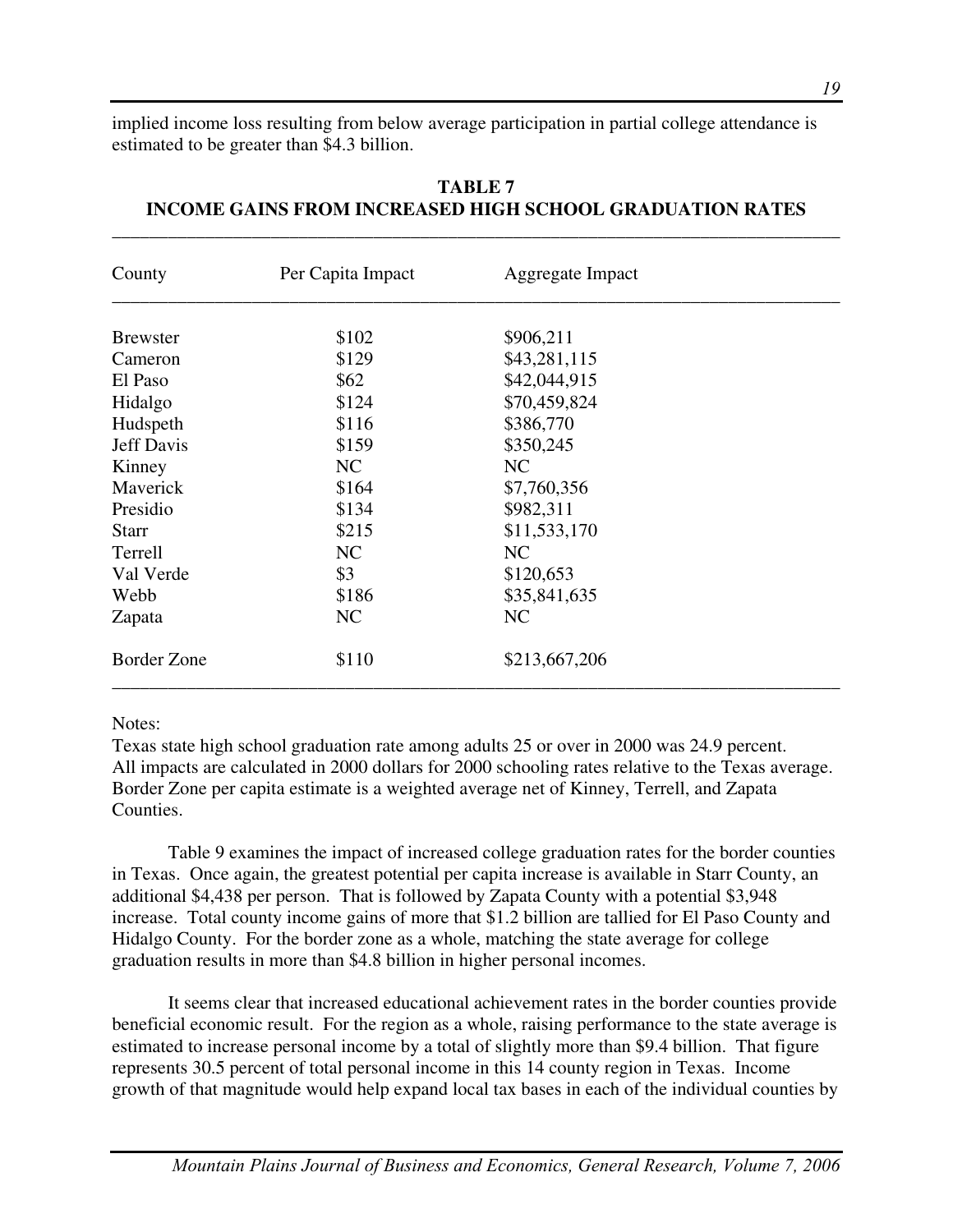large amounts. An accurate estimate of the net economic gains that increased schooling rates offers would require a fairly extensive cost-benefit analysis. A large-scale study of that nature, however, falls beyond the scope of this study. Nevertheless, it is probably safe to argue that such increases in educational achievement rates will yield a positive net present value for the border area as a whole in Texas. Failure to do so will potentially lead to long-run negative consequences for regional labor market performance and standards of living (Simon, 1998; Partridge & Rickman, 2005).

| County             | Per Capita Impact | Aggregate Impact |  |
|--------------------|-------------------|------------------|--|
| <b>B</b> rewster   | NC                | NC               |  |
| Cameron            | \$2,192           | \$734,957,146    |  |
| El Paso            | \$320             | \$217,293,761    |  |
| Hidalgo            | \$3,608           | \$2,054,822,875  |  |
| Hudspeth           | \$4,248           | \$14,204,665     |  |
| <b>Jeff Davis</b>  | \$2,878           | \$6,350,745      |  |
| Kinney             | \$2,055           | \$6,945,164      |  |
| Maverick           | \$5,253           | \$248,435,254    |  |
| Presidio           | \$5,618           | \$41,034,360     |  |
| <b>Starr</b>       | \$5,938           | \$318,247,956    |  |
| Terrell            | NC                | NC               |  |
| Val Verde          | \$2,786           | \$124,977,596    |  |
| Webb               | \$2,923           | \$564,523,817    |  |
| Zapata             | \$3,289           | \$40,062,023     |  |
| <b>Border Zone</b> | \$2,240           | \$4,371,855,362  |  |

# **TABLE 8 IMPLIED INCOME GAINS FROM INCREASED LIMITED COLLEGE ATTENDANCE**

\_\_\_\_\_\_\_\_\_\_\_\_\_\_\_\_\_\_\_\_\_\_\_\_\_\_\_\_\_\_\_\_\_\_\_\_\_\_\_\_\_\_\_\_\_\_\_\_\_\_\_\_\_\_\_\_\_\_\_\_\_\_\_\_\_\_\_\_\_\_\_\_\_\_\_\_\_\_

Notes:

Texas state limited college attendance rate among adults 25 and over in 2000 was 22.3 percent. All impacts are calculated in 2000 dollars for 2000 schooling rates relative to the Texas average. Border Zone per capita estimate is a weighted average net of Brewster and Terrell Counties.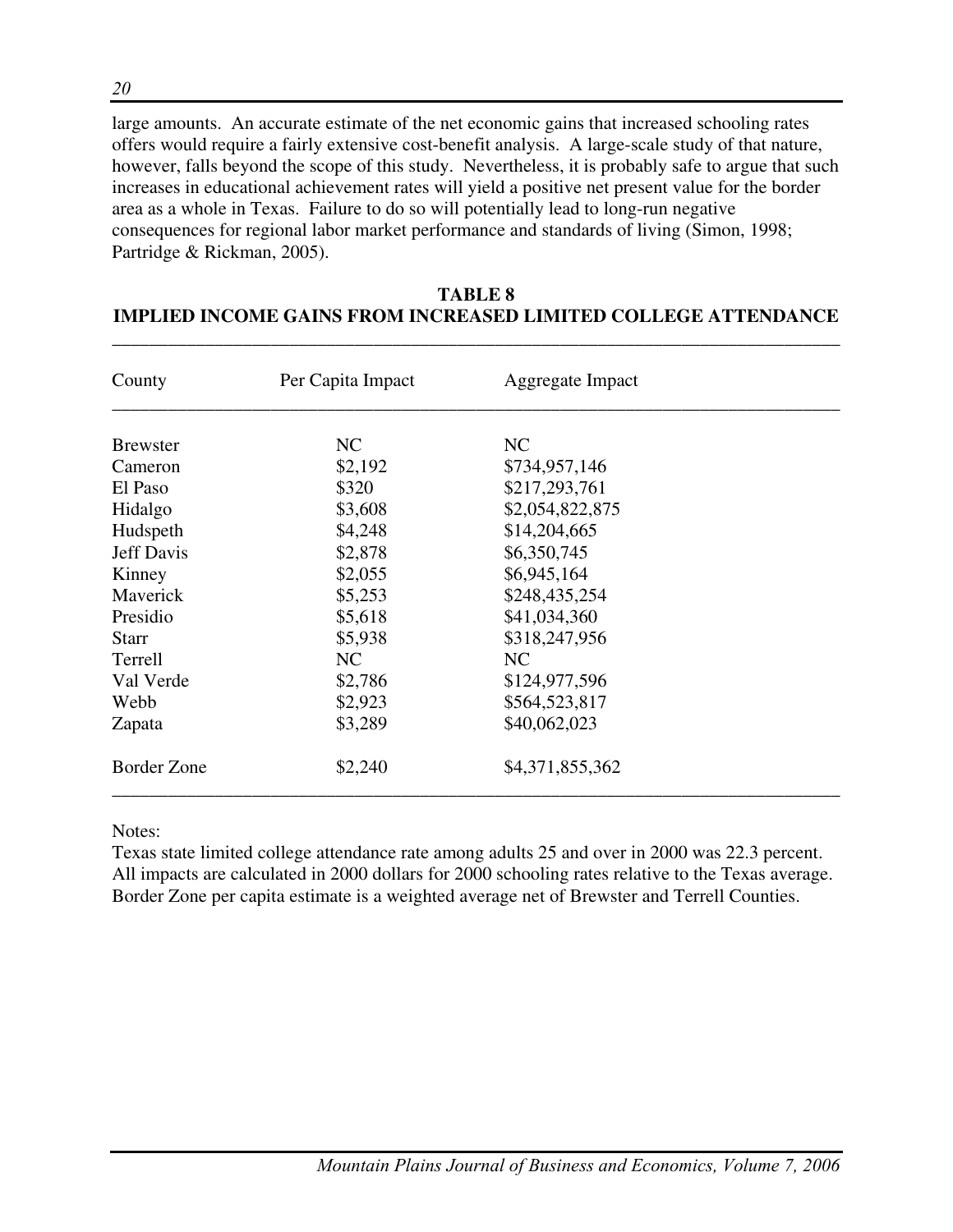| County            | Per Capita Impact | Aggregate Impact |  |
|-------------------|-------------------|------------------|--|
| <b>B</b> rewster  | NC                | NC               |  |
| Cameron           | \$2,668           | \$894,540,377    |  |
| El Paso           | \$1,797           | \$1,221,367,182  |  |
| Hidalgo           | \$2,805           | \$1,597,120,258  |  |
| Hudspeth          | \$3,676           | \$12,292,350     |  |
| <b>Jeff Davis</b> | NC                | NC               |  |
| Kinney            | \$1,498           | \$5,060,411      |  |
| Maverick          | \$3,839           | \$181,588,186    |  |
| Presidio          | \$3,131           | \$22,871,439     |  |
| <b>Starr</b>      | \$4,438           | \$237,882,759    |  |
| Terrell           | \$1,144           | \$1,236,260      |  |
| Val Verde         | \$2,478           | \$111,146,763    |  |
| Webb              | \$2,532           | \$489,033,192    |  |
| Zapata            | \$3,948           | \$48,097,387     |  |
| Border Zone       | \$2,472           | \$4,822,236,562  |  |

# **TABLE 9 IMPLIED INCOME GAINS FROM INCREASED COLLEGE GRADUATION RATES**

\_\_\_\_\_\_\_\_\_\_\_\_\_\_\_\_\_\_\_\_\_\_\_\_\_\_\_\_\_\_\_\_\_\_\_\_\_\_\_\_\_\_\_\_\_\_\_\_\_\_\_\_\_\_\_\_\_\_\_\_\_\_\_\_\_\_\_\_\_\_\_\_\_\_\_\_\_\_

#### Notes:

Texas state college graduation rate among adults 25 and over in 2000 was 23.2 percent. All impacts are calculated in 2000 dollars for 2000 schooling rates relative to the Texas average. Border Region per capita estimate is a weighted average net of Brewster and Jeff Davis Counties.

# **CONCLUSION**

This study attempts to quantify the relationships that various levels of educational attainment share with personal income in Texas border counties. Various efforts to explain and quantify the relationship of such variables using times series or cross sectional data have been completed. However, the use of pooled cross sectional and time series data is rarely found in this branch of the regional economics literature. For the study at hand, a pooled cross-section and time series data set for the 254 counties in Texas is used to determine how schooling affects earnings in the border area. Census data for Texas from both 1990 and 2000 are utilized.

To examine the earnings-education relationship, a model is specified similar to those estimated for other regional economies in the United States and Mexico. An F-test for parameter heterogeneity indicates that the data should not be pooled. Empirical results obtained from OLS parameter estimation using 2000 data point to significant positive correlations between income and education in Texas counties. Simulations with the model further indicate that counties along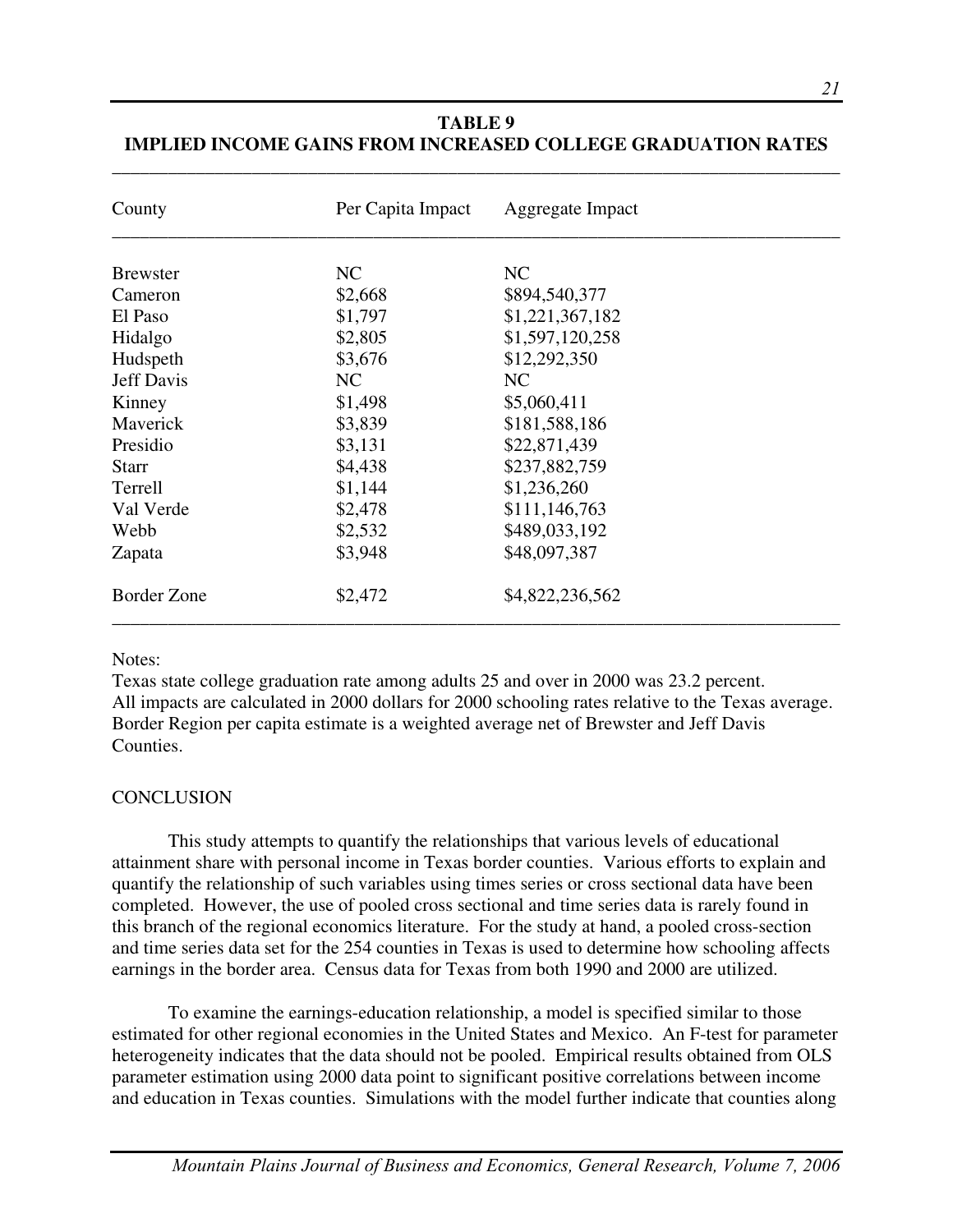the border with Mexico can garner substantial income improvements by increasing educational attainment performance among the members of their adult labor forces.

Additional research regarding the net economic costs of increasing graduation rates may prove beneficial. However, it is arguable that increasing graduation rates will consistently yield net positive social returns. While the results for Texas border counties are consistent with Fullerton (2001), they may not be representative for other regional economies with different socio-economic characteristics. Replication for other geographic areas, therefore, would also be useful.

# **REFERENCES**

Angrist, J.D., & A.B. Krueger (1991). Does compulsory school attendance affect schooling and earnings? *Quarterly Journal of Economics* 106, 979-1014.

Arellano, A., & T.M. Fullerton, Jr. (2005). Educational attainment and regional economic performance in Mexico. *International Advances in Economic Research* 11, 231-242.

Becker, G.S. (1964). *Human capital: A theoretical and empirical analysis, with special reference to education*. New York, NY: National Bureau of Economic Research. & Columbia University Press.

Bureau of Economic Analysis (2001). Per capita personal income in the United States. Retrieved December 7, 2003, from http://www.bea.gov.

Cañas, J. (2002). A decade of change: El Paso's economic transition of the 1990s. *Federal Reserve Bank of Dallas Business Frontier* 1, 2-6.

Census Bureau (2000). Population of the United States. Retrieved November, 13 2002, from http://www.census.gov.

Domazlicky, B.R., A. Benne, M. McMahon, C. Myers, & B. Skinner (1996). Measuring the cost of high school noncompletion. *Journal of Economics* 22, 157-173.

Fernández, L., J. Amastae, & C. Howard (2003). Education and migration in a border city. *Journal of Borderlands Studies* 18 (2), 25-44.

Fullerton, T.M., Jr., (2001). Educational attainment and border income performance. *Federal Reserve Bank of Dallas Economic & Financial Review* (Third Quarter), 2-10.

García-Milà, T., & T.J. McGuire (1992). The contribution of publicly provided inputs to states' economies. *Regional Science & Urban Economics* 22, 229-241.

Glaeser, E.L., & D.C. Mare (2001). Cities and skills. *Journal of Labor Economics* 19, 316-342.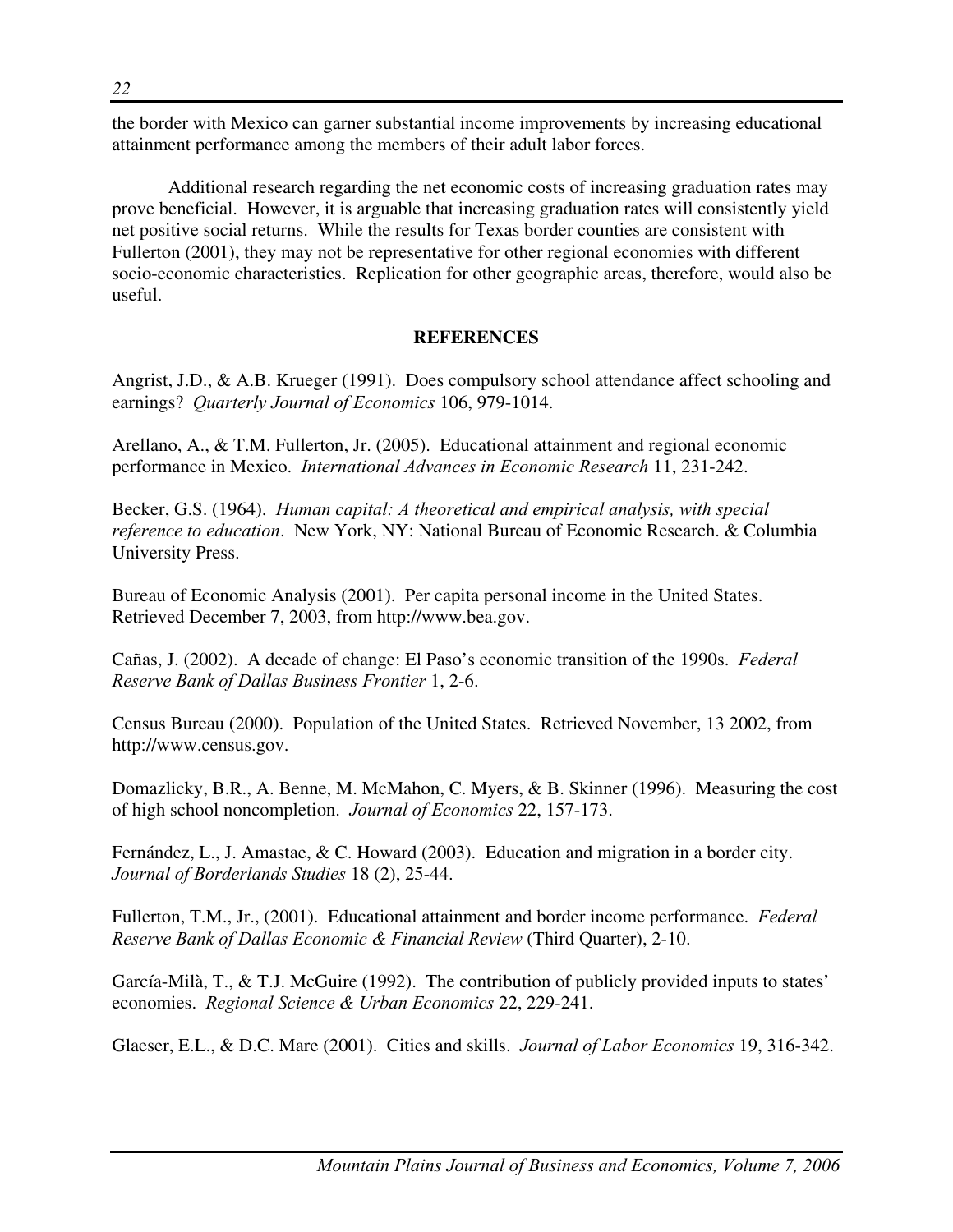Gottlieb, P.D., & M. Fogarty (2003). Educational attainment and metropolitan growth. *Economic Development Quarterly* 17, 325-336.

Harris, J.R., & M.P. Todaro (1970). Migration, unemployment and development: A two-sector analysis. *American Economic Review* 60, 126-142.

Jones, P. (2001). Are educated workers really more productive?" *Journal of Development Economics* 64, 57-79.

Levernier, W., M.D. Partridge, & D.S. Rickman (2000). The causes of regional variation in U.S. poverty: A cross-county analysis. *Journal of Regional Science* 40, 473-497.

McCloskey, D.N., & S.T. Ziliak (1996). The standard error of regressions. *Journal of Economic Literature* 34, 97-114.

Mora, M.T., & A. Dávila (1998). Gender, earnings, and the English skill acquisition of Hispanic workers in the United States. *Economic Inquiry* 36, 631-44.

Morrill, R. (2000). Geographic variation in change in income inequality among US states, 1970- 1990. *Annals of Regional Science* 34, 109-130.

Partirdge, M.D., & D.S. Rickman (2005). Why some US nonmetropolitan counties moved out of persistent high-poverty status in the 1990s. *Applied Economics Letters* 12, 473-478.

Peach, J.T., & R.V. Adkisson (2000). NAFTA and economic activity along the U.S.-Mexico border. *Journal of Economic Issues* 34, 481-489.

Petersen, D.A., & P. Caputo (2004). Economic recovery under way in major Texas metros. *Federal Reserve Bank of Dallas Southwest Economy* (March/April), 1-10.

Rickman, D.S. (1993). The economic impact of high school noncompletion in CEDO Region 8. *Southern Economic Developer* 5, 3-13.

Psacharopoulos, G., & H.A. Patrinos (2002). Returns to investment in education: A further update. World Bank Policy Research Working Paper 2881.

Rauch, J. (1993). Productivity gains from geographic concentration of human capital: Evidence from cities. *Journal of Urban Economics* 34, 380-400.

Rosenzweig, M.R. (1995). Why are there returns to schooling? *American Economic Association Papers and Proceedings* 85, 153-158.

Schultz, T.W. (1971). *Investment in human capital: The role of education and of research*. New York, NY: Free Press.